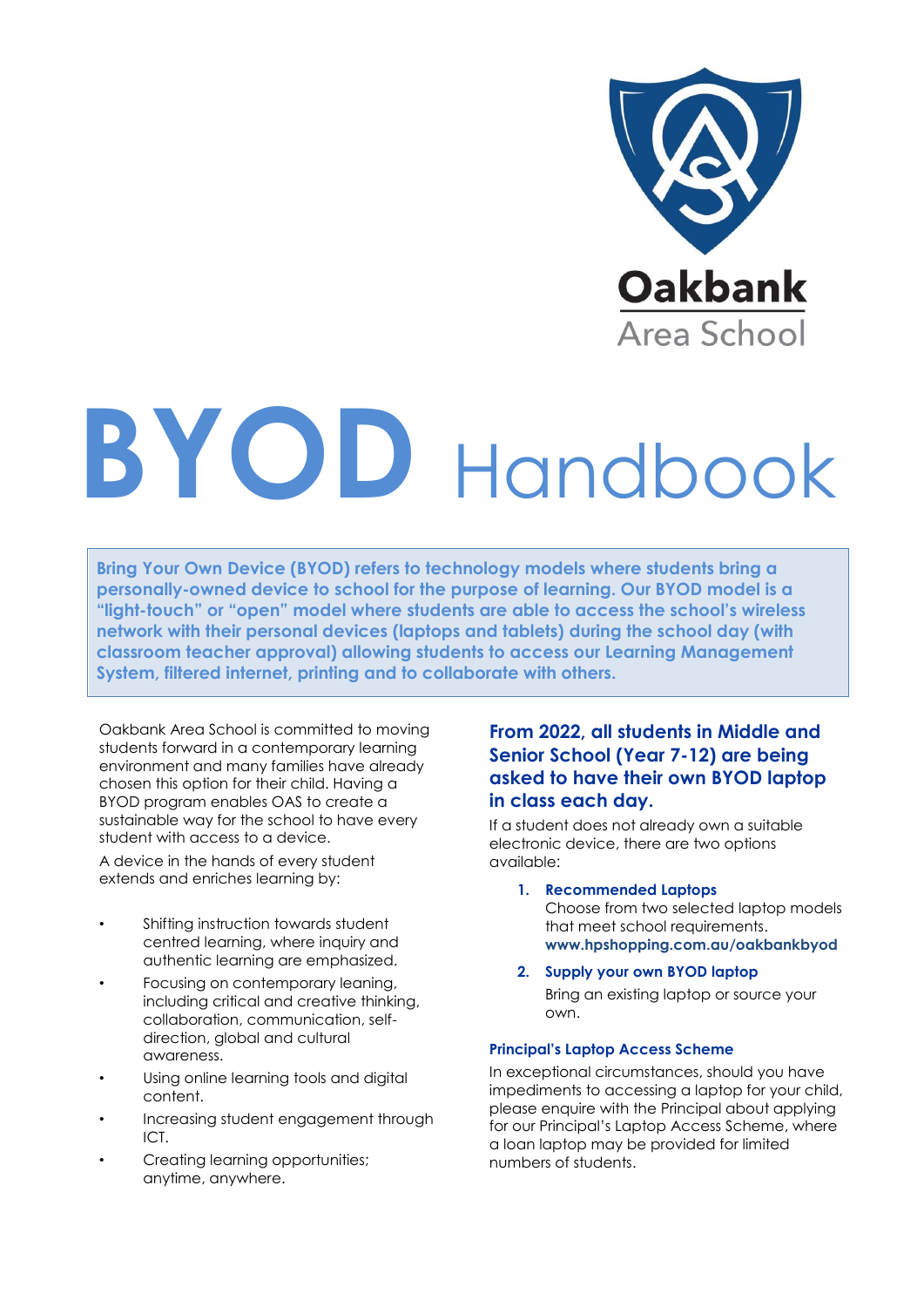

# **www.hp.com.au/byod**  Access Code: **OakbankAS www.lip.com.au/byou**<br>Access Cede: **OakhankAC** Access Code: **OakbankAS**



What is Accidental Damage Protection (ADP)? **HP ProBook 430 G8 13.3" Intel i5 + 3y Onsite Support and accidental drops, spills or damage. Zero excess for the major claims for the major claims for the major claims for the major claims for the major claims for the major claims for the major** 256 GB Storage, 8 GB RAM, Windows 10 Pro, 1.28Kg 256 GB Storage, 8 GB RAM, Windows 10 Pro, 1.4



**Observe Area School HP ProBook x360 435 G8 13.3"**<br> **AMD Ryzen 5 + Pen**<br> **AMD Ryzen 5 + Pen AMD Ryzen 5 + Pen**  256 GB Storage, 8 GB RAM, Windows 10 Pro, 1.45Kg

# repair at \$0 excess including parts and labour. **+ ADP only \$129 = \$1,130 + ADP only \$129 = \$1,395**



**Price includes 3 Years**

**(ADP) Available The easier way is to purchase online at way includes 3 Years** on the use of and use of and use of and use of an<br>In the Warranty & Free Delivery (ADP) Available **Onsite Warranty & Free Delivery (Centre 1300 Available** ). The Britannian Monte 1300 725 MP B

**www.hp.com.au/byodiscom.au/byodiscom.au/byodiscom.au/byodiscom.au/byodiscom.au/byodiscom.au/byodiscom.au/byodi** 



## Student Ready Devices Direct From HP at Discounted Prices! Payment Options?



### BYOD Program store and fully automated at checkout.

Buying directly from HP ensures your child has the right device and support to work in the school environment. Importantly, it guarantees the latest learning devices at affordable pricing. All devices have been selected to meet the schools minimum device requirements.



# What is Accidental Damage Protection (ADP)?

ADP covers the device against accidental drops, spills or damage. Zero excess for three major claims over 3 years. E.g if a student were to drop their device and crack a screen we will come to site to repair at \$0 excess including parts and labour.



# How Do I Purchase?

The easiest way is to purchase online at www.hp.com.au/byod and use your school code. You can also purchase via the HP Call Centre 1300 725 017 (Mon - Fri 9am - 8pm AEST).



# Payment Options?

HP offer 24 Months interest free finance through Latitude Finance available online through the store and fully automated at checkout.



A**All Prices Include: Just pick up the phone and call for all your enquiries**



**- Free Delivery - 3 Years Enhanced Onsite Support & Joshua Browne - Optional Upgrade to Accidental Damage Protection Phone: 0481 342 897 Email: joshua.browne@hp.com**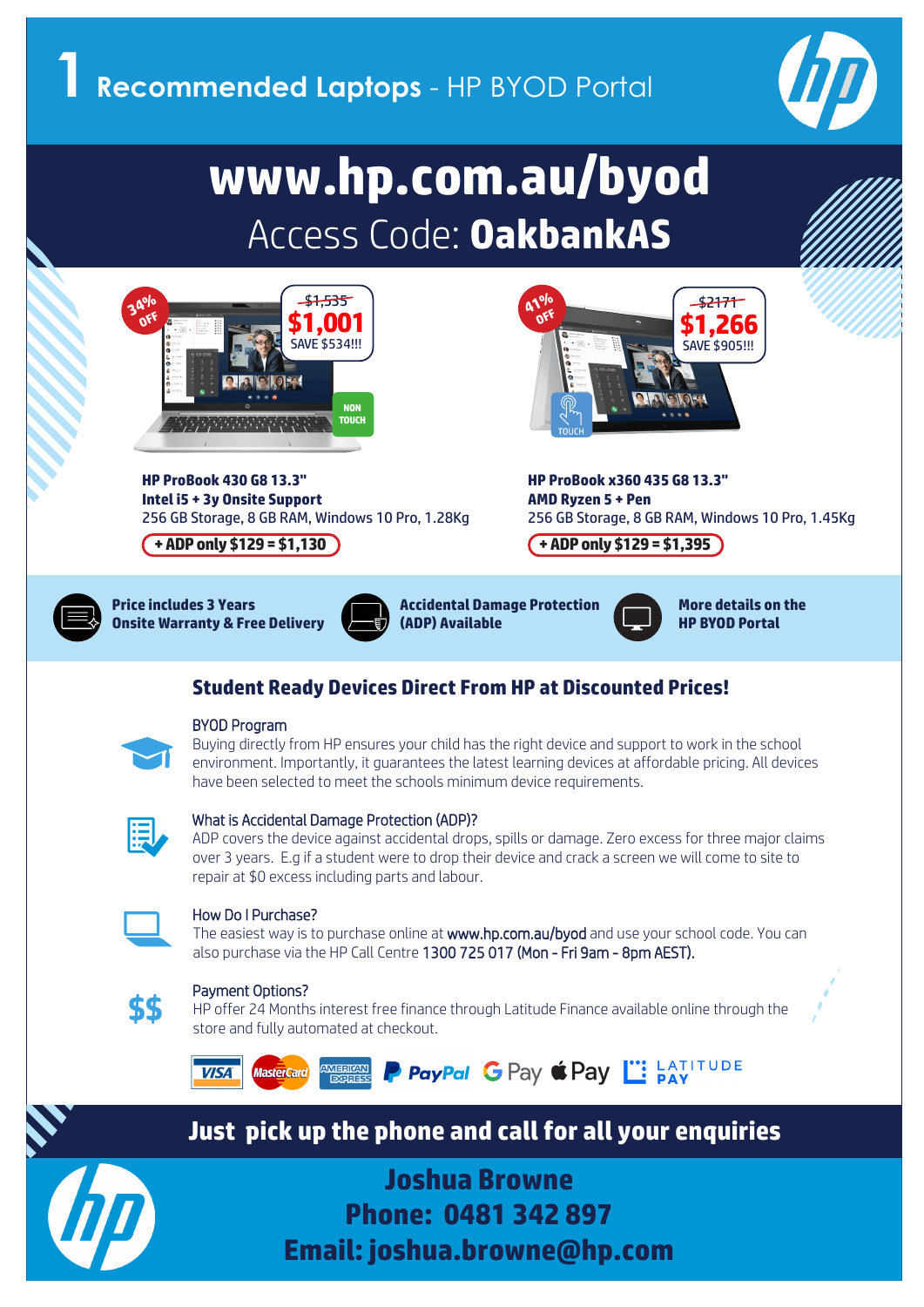Parents can source a laptop for use at school. This could be a newer laptop you already have, or a laptop you purchase independently. We have the following minimum requirements as a guide to purchasing.

| <b>Operating System:</b> | Windows: Windows 10 (Home or Pro)                                                                                                                               |
|--------------------------|-----------------------------------------------------------------------------------------------------------------------------------------------------------------|
|                          | Mac: OSX High Sierra or higher                                                                                                                                  |
| CPU:                     | Modern Intel Core i5 Processor or AMD Ryzen 5 equivalent                                                                                                        |
| <b>Memory:</b>           | 8GB Recommended                                                                                                                                                 |
| Storage:                 | SSD 128GB or larger recommended<br>(SSD - Solid State Drive: SSDs have smaller storage capacities<br>than a mechanical drives, but are more durable and faster) |
| <b>Battery:</b>          | All day (6hr minimum) battery life. Students are responsible<br>for bringing their device to school charged-charging<br>facilities will not be available.       |
| Screen:                  | 13"-15". Touch screen not required, but are popular options.                                                                                                    |
| <b>Warranty:</b>         | Look for onsite repair or a local repair centre.                                                                                                                |

### **Can I use a tablet or a Chromebook?**

We have trialled Chromebooks and currently do not support them in our environment. We recommend a full laptop running Windows or MacOS for compatibility. Students can use tablets, but we recommend a physical keyboard, and may find that some applications and web apps may not work on these devices.

**Please consider the following factors that can impact cost and other recommendations:** 

- **How long is the warranty?**
- **What is the build quality? Is it designed for home use or is it designed for use at schools and businesses?** (usually a more rugged build).
- **If something breaks, where do I take it? How much will it cost? How long will it take?** Screens, especially touch-screens are usually a very large component in the cost of a laptop. Including labour, a replacement screen can be as much as \$700+ on some models of laptops.
- **How long can I expect a laptop to last?** A medium-spec laptop will usually last 3-4 years. An entry-level laptop may only last 1-2 years.

# **BYOD** Program Details

**dl.0762.icthelp@schools.sa.edu.au Learnlink.sa.edu.au / office.com**

### **Support and advice is provided by Oakbank Area School IT Services to connect your compatible device to our network.**

This includes:

- Security certificate for our Internet Filtering.
- Printing software / drivers installed.
- May implement onsite only monitoring software commencing.

The School will facilitate warranty and ADP claims for devices purchased via the recommended program, but please be aware that the school cannot provide technical support for problems you may encounter with other devices.

# **Support Software & Services**



The Department for Education provides students with a **Learnlink** email address that is to be used for all school-related purposes.



**Microsoft Office** (Word, Excel, Powerpoint etc) is provided free of charge, downloadable via a student's **Learnlink** email account (under the Office 365 link). Sign in with your Learnlink email address and password to activate.



The school recommends that students save their work to **Microsoft OneDrive** for backup and ease of access.



**Adobe CC** products are supplied for senior students whilst studying specific subjects.